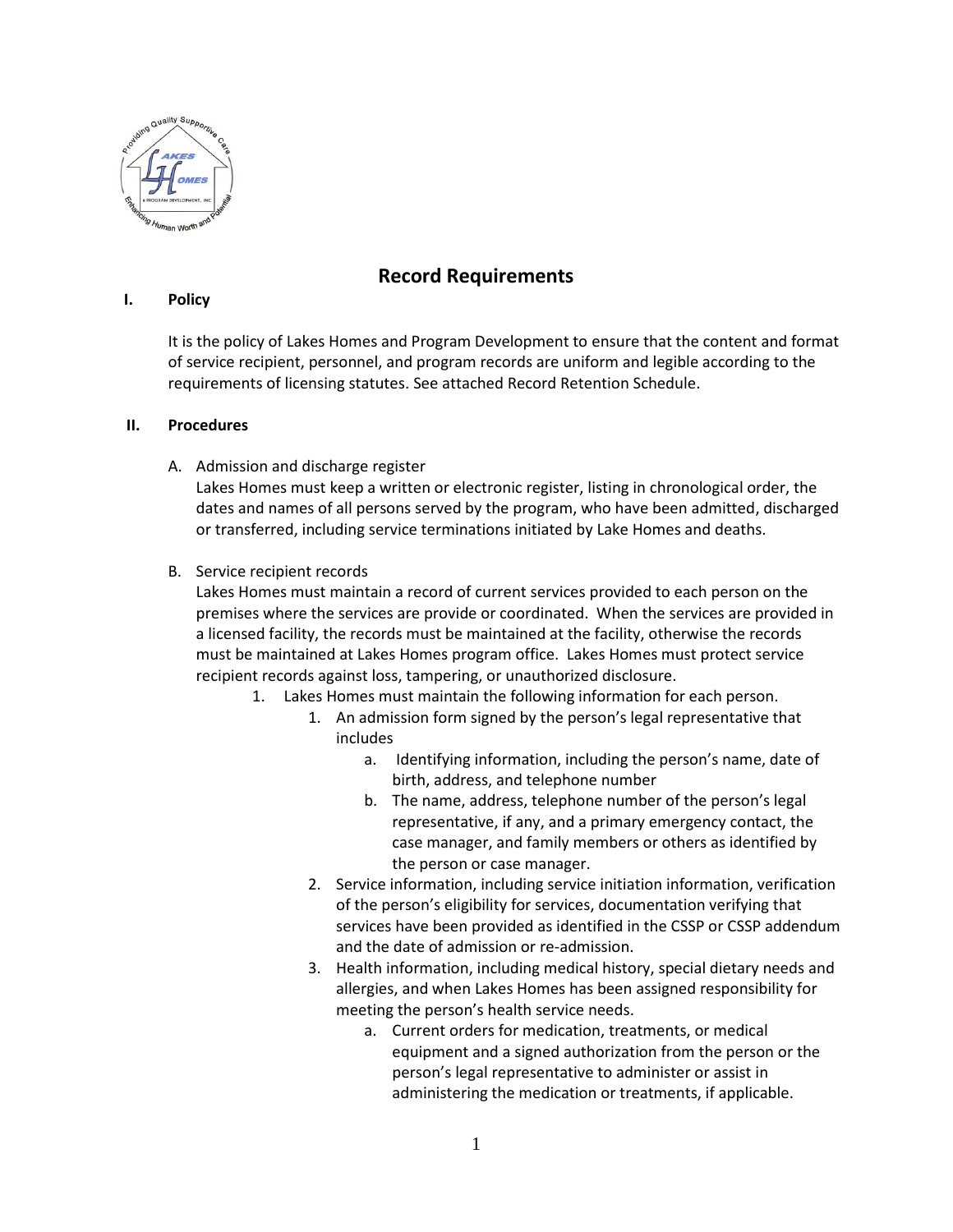- b. A signed statement authorizing Lakes Homes to act in a medical emergency when the person's legal representative, if any, cant not be reached or is delayed in arriving
- c. Medication administration procedures
- d. A medication administration record documenting the implementation of the medication administration procedure, and the medication administration record review, including any agreements for administration of injectable medications
- e. A medical appointment schedule when Lakes Homes is responsible for assisting with medical appointments.
- 4. The person's current coordinated service and support plan (CSSP) or that portion of the plan assigned to Lakes Homes.
- 5. Copies of the individual abuse prevention plan and assessments as required.
- 6. A record of other service providers serving the person when the person's CSSP or CSSP addendum identifies the need for coordination between the service providers, that includes a contact person and telephone numbers, services being provided and names of staff responsible for coordination.
- 7. Documentation of orientation to service recipient rights.
- 8. Copies of authorizations to handle a person's funds.
- 9. Documentation of complaints received and grievance resolution
- 10. Incident reports involving the person.
- 11. Copies of written reports regarding the person's statues when requested, progress review reports, progress or daily log notes that are recorded by the program, and reports received from other agencies involved in providing services or care to the person
- 12. Discharge summary, including service termination notice and related documentation when applicable.
- C. Access to service recipient records Lakes Homes must ensure that the following people have access to the information in accordance with applicable state and federal laws
	- 1. The person, the person's legal representative and anyone authorized by the person.
	- 2. The person's case manager
	- 3. Staff providing services to the person unless the information is not relevant to carrying out the CSSP or CSSP addendum and
	- 4. The foster care licensor.
- D. Personnel records.

Lakes Homes must maintain a personnel record of each employee to document and verify staff qualifications, orientation and training. The personnel record must include:

1. The employee's date of hire, completed application, an acknowledgement signed by the employee that job duties were reviewed with the employee and the employee understands those duties, and documentation that the employee meets the position requirements as determined by Lakes Homes.